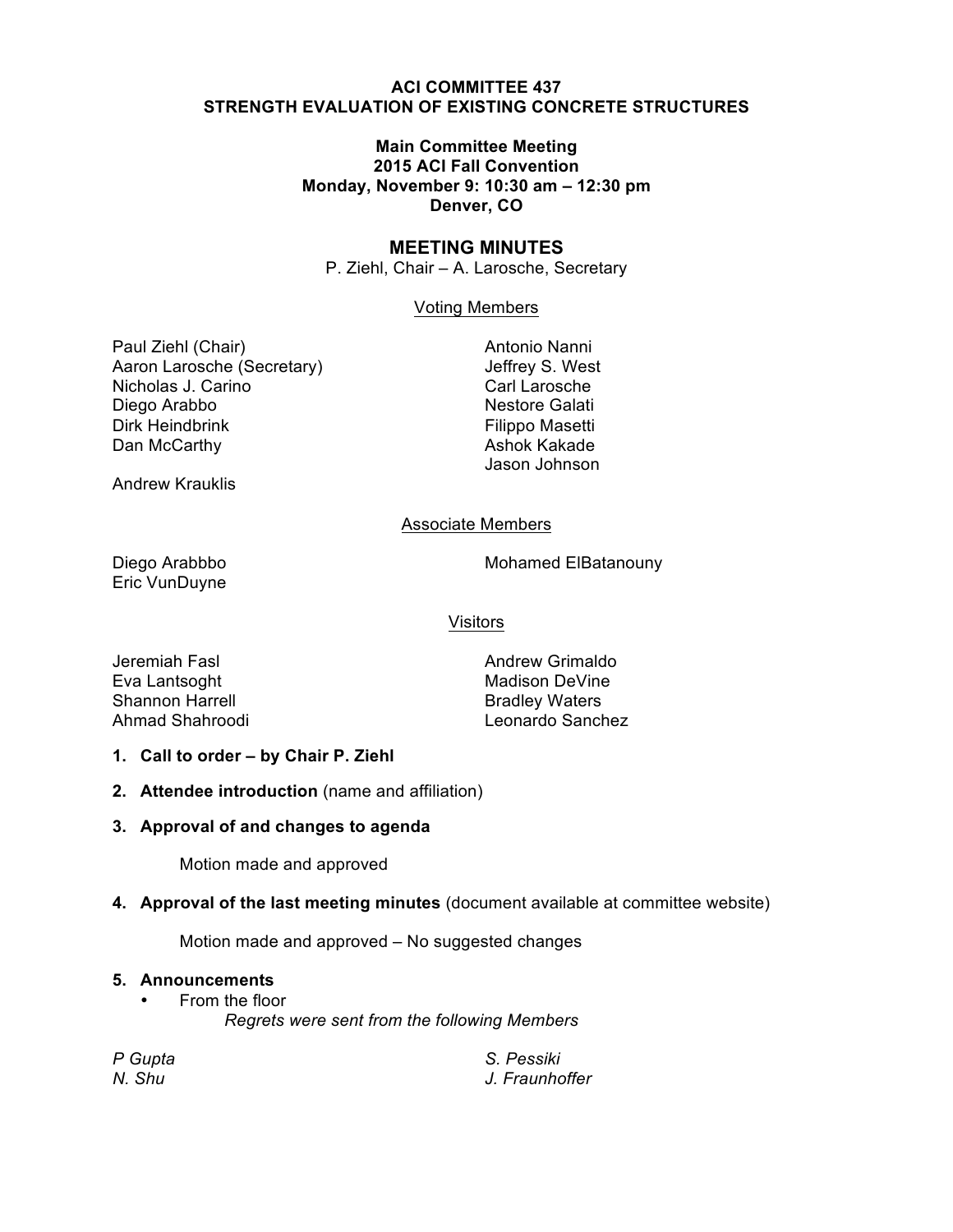# **6. Chairman's report**

- Chair's remarks (P. Ziehl)
	- Focus of meeting will be to resolve remaining negative actions from past web ballot of ACI 437R-03.
- Membership (A. Larosche)
	- Membership Report
	- Voting Members-21
	- Consulting Members 3
	- Associate Members 32
	- Jason Johnson moves from Associate Member to Voting Member

# **7. Old business**

7.1 Update: International Workshop, Friday, November 6, Denver, CO.

*Chair Ziehl provides update from the International Workshop that occurred prior to the convention*

7.2 Update: ACI 318-C, liaison and suggested modifications to ACI 437.2-13 and

Milwaukee presentations

The following committee members led by N. Galati have volunteered to review the existing 437.2 document along with changes proposed by 318-C. These volunteers will report back to the committee recommendations on possible changes to the document, potential wording of changes, and a recommendation if changes should be made at this time.

- N. Galati F. Masetti D. Arabbo *M. ElBatanouny*
- 7.3 Load testing of an existing structure to be demolished (A. Lamanna)

*Dr. Lamanna provides update of existing structure possibly to be used for load testing research. 2 possible dormitory facilities may be available for the purposes of testing. Dr. Lamanna to be point of contact for additional information*

7.4 Resolution of negatives and editorial comments, ACI 437R-03 - *Strength Evaluation of Existing Concrete Buildings (ACI Manual of Concrete Practice)*

*The table below details the resolutions to negative comments reached during the Denver meeting. A new web letter ballot will be issued to resolve remaining negative comments not resolved during this meeting.*